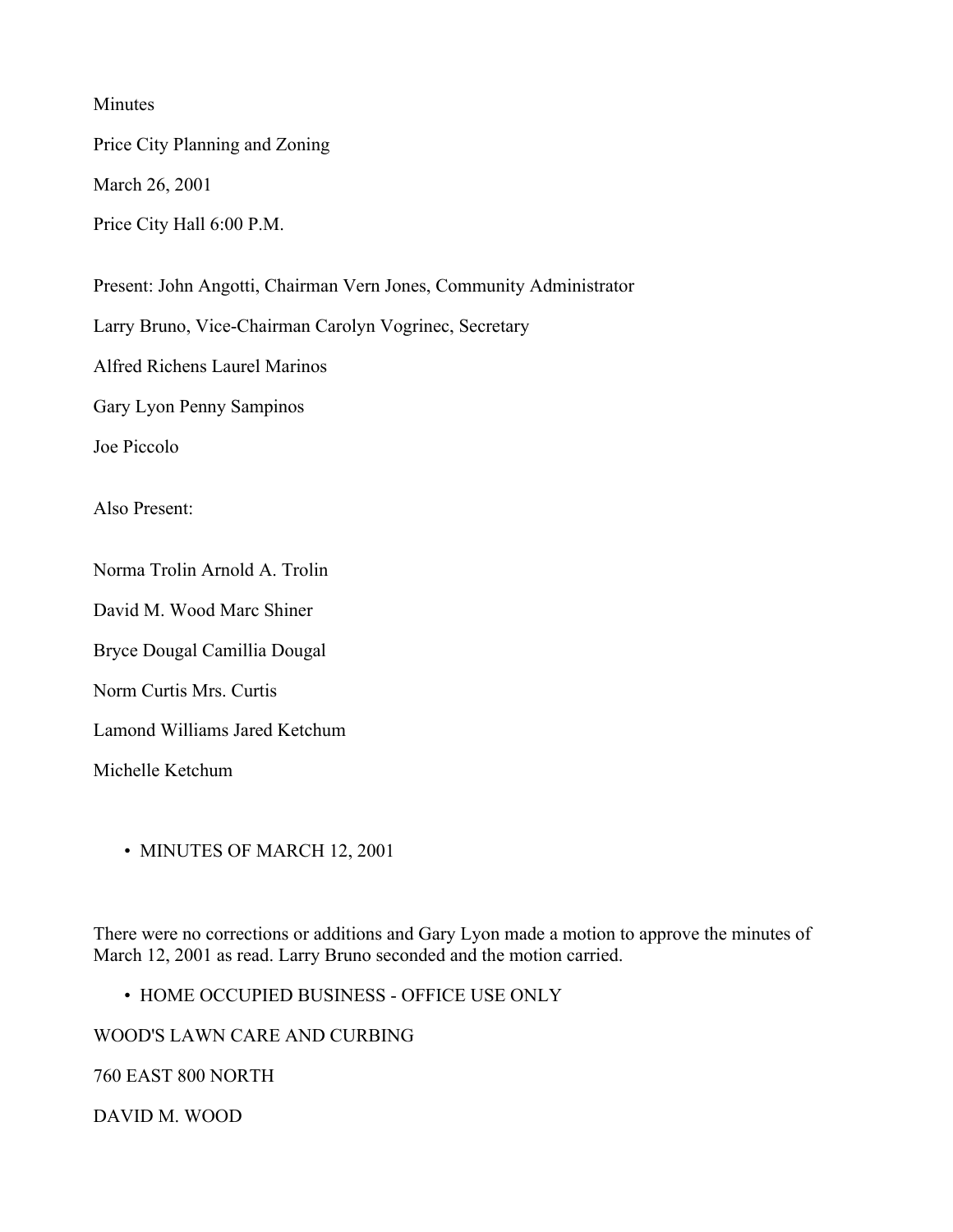Mr. Wood explained he has an entry off an alleyway and will store his equipment off the street. He also does decorative curbing. Joe Piccolo noted Mr. Wood indicated "yes" to the question of whether anyone, other than family members living within the home, would be employed in the operation of the business and he asked for clarification on this item. Mr. Wood explained his employees outside of the home, will meet each day at the job site only and not at the Wood home. Mr. Piccolo asked that this, Item #10 on the application, be changed to indicate "No". There were no other concerns and Larry Bruno moved to forward a favorable recommendation to Price City Council for the Home Occupied Business - Office Use Only for Wood's Lawn Care and Curbing - David M. Wood. Penny Sampinos seconded and the motion carried.

Price City Planning and Zoning

Minutes of March 26, 2001

Page -2-

# • HOME OCCUPIED BUSINESS - OFFICE USE ONLY

## HONEY B'S GIFTS FROM THE HEART

275 SOUTH 1600 EAST, #20

MAIL ORDER BUSINESS

BRYCE AND CAMILLIA DOUGAL

Mr. & Mrs. Dougal told the Commission this is a mail order business. They will mail catalogs across the state and take orders for merchandise. The ordered merchandise will be shipped directly to the customer from the manufacturer. No items are stocked at the home. There were no further questions and Alfred Richens moved to forward a favorable recommendation to Price City Council for the Home Occupied Business - Office Use Only - Honey B's Gifts From The Heart - Bryce and Camillia Dougal. Laurel Marinos seconded and the motion carried.

• HOME OCCUPIED BUSINESS - OFFICE USE ONLY

AHM - ARNOLD'S HOME MAINTENANCE

1101 SOUTH CARBON AVENUE, #111

PROPERTY MAINTENANCE SERVICE

ARNOLD A. TROLIN, SR.

Mr. Trolin explained job materials will be purchased as needed and no inventory will be kept on hand. He will do rodent extermination and clean up and has the knowledge to provide this service. He will do basic electrical, plumbing and general home maintenance but has no plans for a Contractor's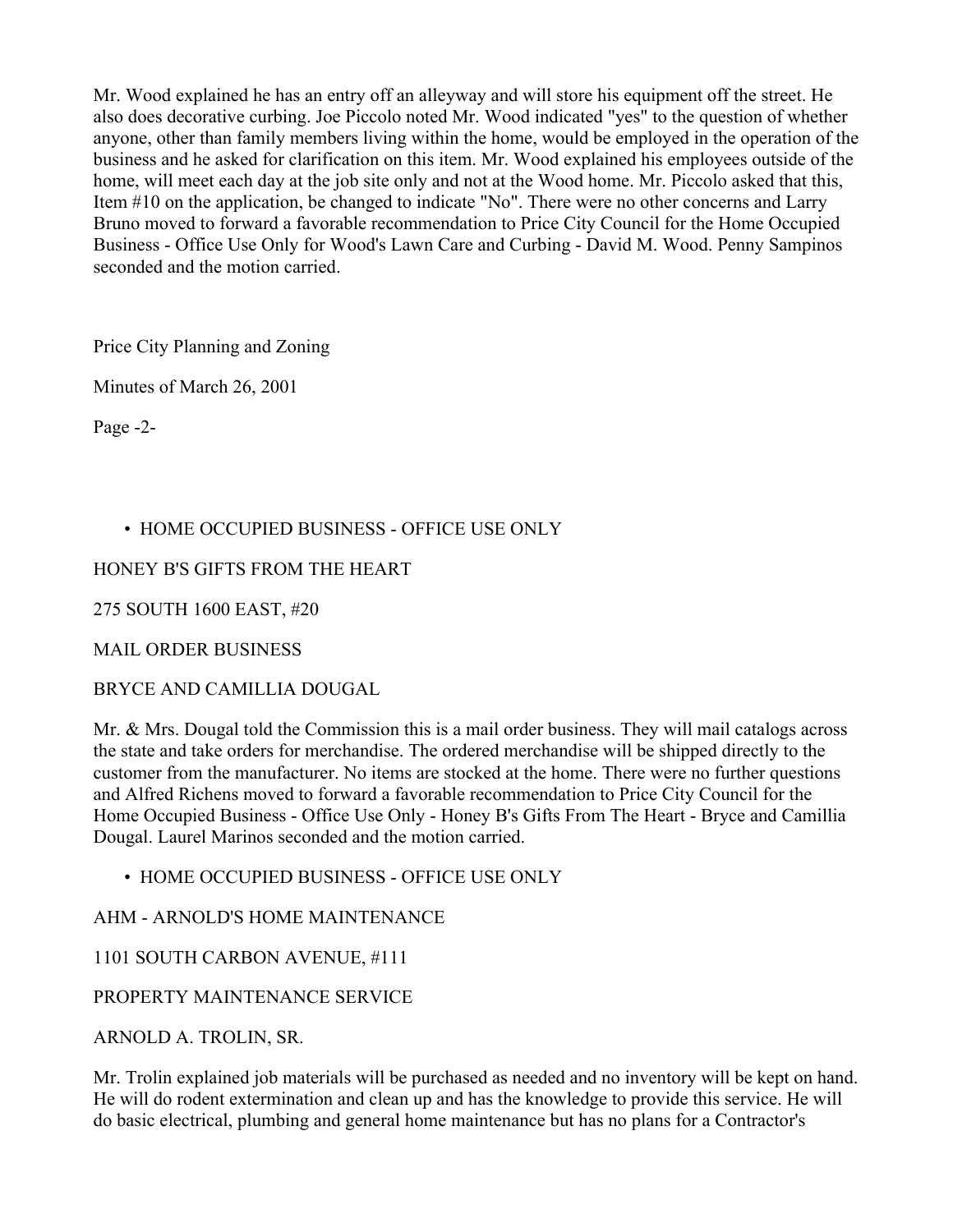License. Joe Piccolo asked if these services would fall under a Handymans License. Mr. Trolin said he is applying for a Handyman License, but wants to be under maintenance and repair. Mr. Piccolo said, like a Contractor's State License, there is a Handyman's State License, which lets you fall into certain dollar amounts of repairs and not infringe on the rights of contractors. They are not trying to change the name of his business. Mr. Piccolo asked Mr. Trolin if he had a Handyman's License. Mr. Trolin indicated he did not. Mr. Piccolo said the Price City Ordinances require that you become licensed by the State as a handyman if you do this type of repair. Mr. Trolin said that he is applying for a handyman license, but Mr. Jones indicated the license he is applying for tonight is a business license. There is a difference in the licenses. The license Mr. Jones is talking about is a Handyman License and is issued by the State of Utah. Mr. Trolin asked what he would have to do to get the Handyman License. Mr. Jones said he would have to apply to the State. Mr. Trolin said he misunderstood what he was told when he picked up the paperwork and reiterated he was now applying for just a Handymans License.

Price City Planning and Zoning

Minutes of March 26, 2001

Page -3-

### (AHM - ARNOLD'S HOME MAINTENANCE, CON'T)

Joe Piccolo asked if this could be done conditionally or if Mr. Trolin should get the Handymans License and then reappear. Mr. Jones and Mr. Piccolo both indicated they would feel better if it were handled in that manner.

Mr. Jones asked if the State had any special requirements for pest control. Mr. Trolin said this is not actually pest control because pest control utilizes chemicals. He will be using traps and bleach, water and Lysol for disinfecting and protecting himself and others. He has been in Salt Lake for three days meeting with the Board of Health, an epidemiologist, the University of Utah and the Center for Disease Control. He has all the information available and everything is basically the same. He will meet with HAZMAT and OSHA on the proper use of masks and protection apparatus. Mr. Piccolo is concerned about the Handymans License and that all that apply are treated fairly. If Price City requires one man to have a Handymans License, then it has to be done for every applicant. It's not expensive, it just classifies and licenses you by the State to operate as a Handyman. Then Price City can license you to do business in Price, Utah. Mr. Trolin asked for suggestions on what procedure to follow. Mr. Piccolo suggested Mr. Trolin obtain the Handymans License and reappear before the Commission. However, Mr. Piccolo was not certain that the rodent extermination and cleaning up would qualify as a handyman business. Mr. Trolin said it should be classified as maintenance. Gary Lyon indicated Handyman Regulations require projects not exceed \$1000.00 in parts and labor and State licenses are required for plumbing and electrical. A handyman is not allowed to do either of those trades. Mr. Piccolo told Mr. Trolin he will be completely familiar with what is and is not allowed once he obtains the license - that's the reason for the license. Mr. Trolin said he would go to Salt Lake and get the information. With the rodent control and cleaning, he may have to have a pest control license and it's a lengthy process. He has people who are wanting service and he won't perform the service until he is licensed. Gary Lyon suggested Mr. Trolin contact City Inspector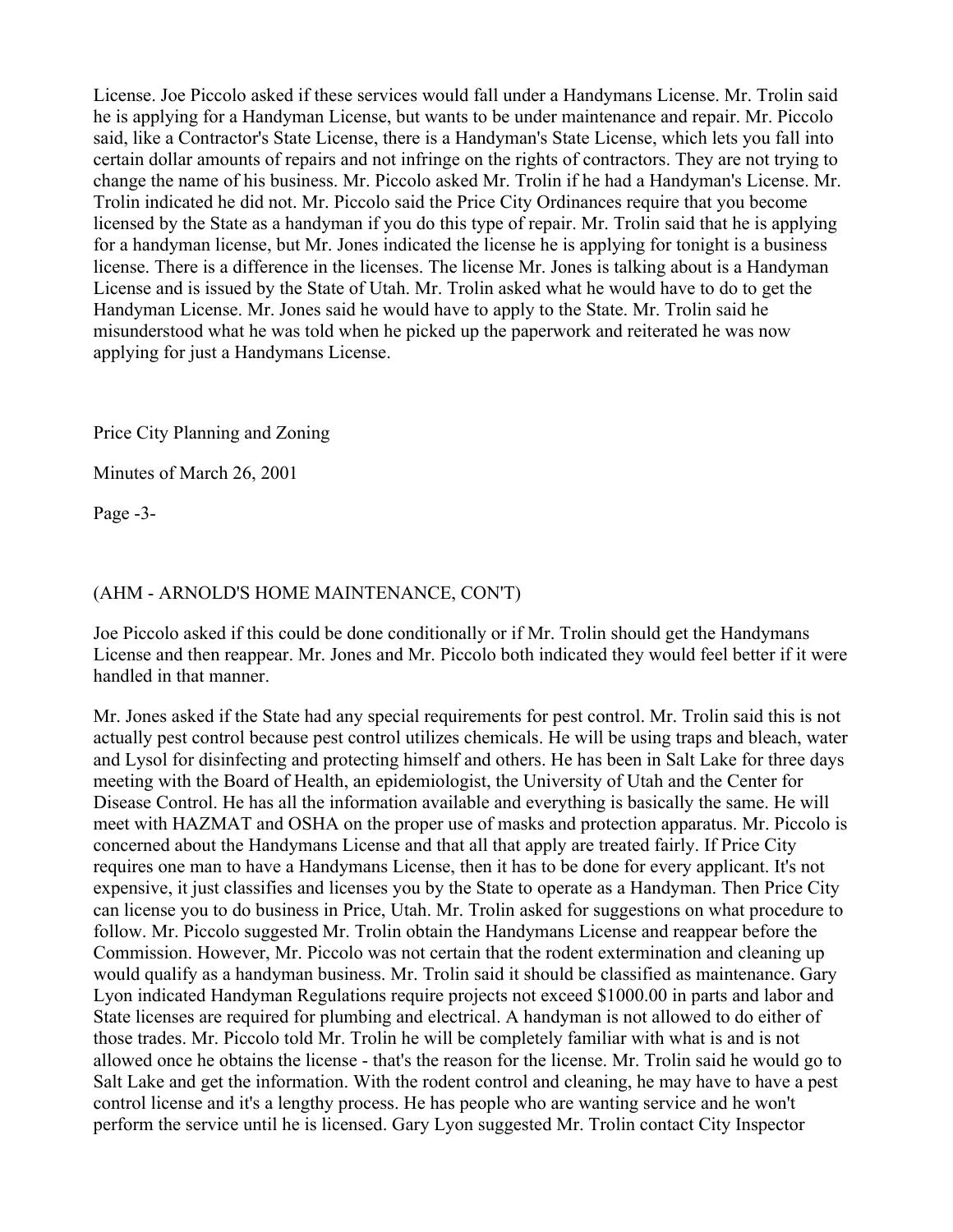Francis Duzenack for help with this process as he is very familiar with the requirements and could give him the help he needs. Mr. Trolin agreed and will see him tomorrow. Because Mr. Trolin does not have the Handymans License required by the State of Utah and the City of Price, the application of AHM - Arnold's Home Maintenance will be tabled. Gary Lyon made a motion to table this matter until such time as Mr. Trolin obtains this license and reappears before the Price City Planning and Zoning Commission. Joe Piccolo seconded and the motion carried.

Price City Planning and Zoning

Minutes of March 26, 2001

Page -4-

## • CONDITIONAL USE PERMIT - BUSINESS & SIGN

### THE APPLE PEDDLER CRAFTERS MARKET

### 264 SOUTH CARBON AVENUE

### JARED & MICHELLE KETCHUM, OWNERS

Jared and Michelle Ketchum explained they will be opening a craft store and would like to place their new sign in place of the old sign. The new fascia sign originally planned to be 2' x 30' will be altered somewhat to measure 4' x less than 25' but will still meet the Sign Code requirements. There were no concerns and Joe Piccolo moved to forward a favorable recommendation to Price City Council for the Conditional Use Permit - Business and Sign for The Apple Peddler Crafters Market - Jared & Michelle Ketchum, Owners. Laurel Marinos seconded and the motion carried.

### • CONDITIONAL USE PERMIT

### WILLIAMS GARAGE

### 435 EAST 200 SOUTH

### REQUEST TO REPLACE ACCESSORY BUILDING

### LAMOND WILLIAMS

Mr. Williams explained he will tear down the old garage and replace it with a new one. It will be situated 3' from each property line on the sides. The garage will be an insulated frame building with one hour fireproof sheetrock. Power is already available, but sewer and water will be run to the building. They will also widen and pave the driveway to the garage, install an overshot and re-pave the street in front of the property. Joe Piccolo asked about the possibility of a future home on the lot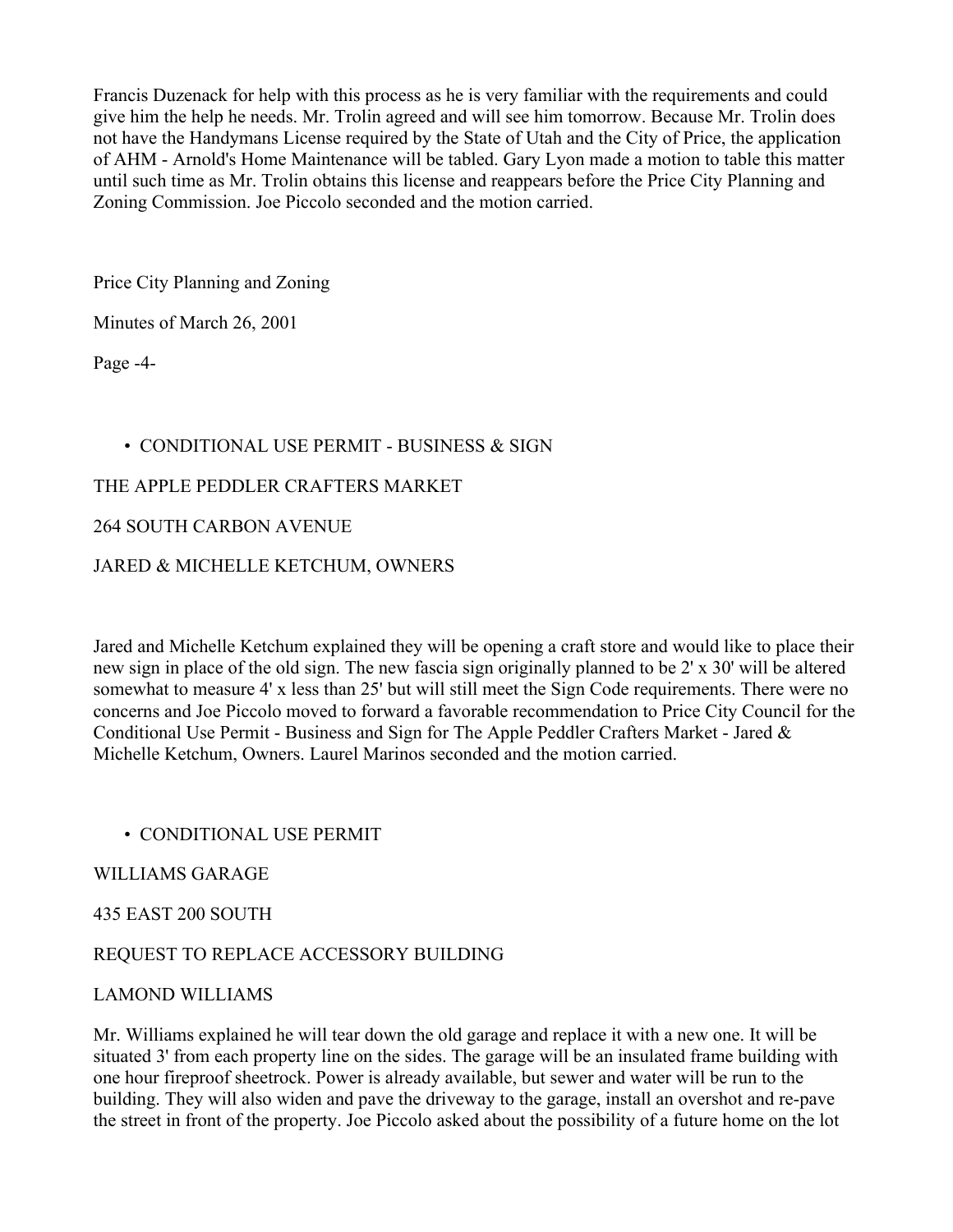and discussion was held on this matter. Mr. Williams indicated the garage would be used for storage only. There were no other questions and Alfred Richens moved to forward a favorable recommendation to Price City Council for the Conditional Use Permit for the Williams Garage - Lamond Williams, Owner. Gary Lyon seconded and the motion carried.

## • CONDITIONAL USE PERMIT

## CASTLE COUNTRY CATERING

## 375 SOUTH CARBON AVENUE (BTAC)

### ELIZABETH UNSWORTH, OWNER

This application was withdrawn and the item stricken from the agenda.

Price City Planning and Zoning

Minutes of March 26, 2001

Page -5-

## • CONDITIONAL USE PERMIT

### STARPOINT SERVICES

## 42 SOUTH CARBON AVENUE (BOOKCLIFF SALES)

### TEMPORARY EMPLOYMENT SERVICE

### MARC SHINER

Mr. Shiner explained this service will operate from an office with a separate entry at the above address. Employees will work after 6:00 P.M. and on Saturdays doing computer work, data entry, filling orders, janitorial and yard work. Larry Bruno asked why this wasn't part of their regular business. Mr. Shiner said they will operate this part of the business as a separate entity instead of hiring more personnel and see if it will work for them. Vern Jones said there are no concerns because this is use of an office inside a commercial office building. Larry Bruno moved to forward a favorable recommendation to Price City Council for the Conditional Use Permit for Starpoint Services - Marc Shiner. Penny Sampinos seconded and the motion carried.

• CONDITIONAL USE PERMIT - SIGN CHANGE

### PRICE AUTOPLEX AND TRANSMISSION REBUILD

## 771 EAST MAIN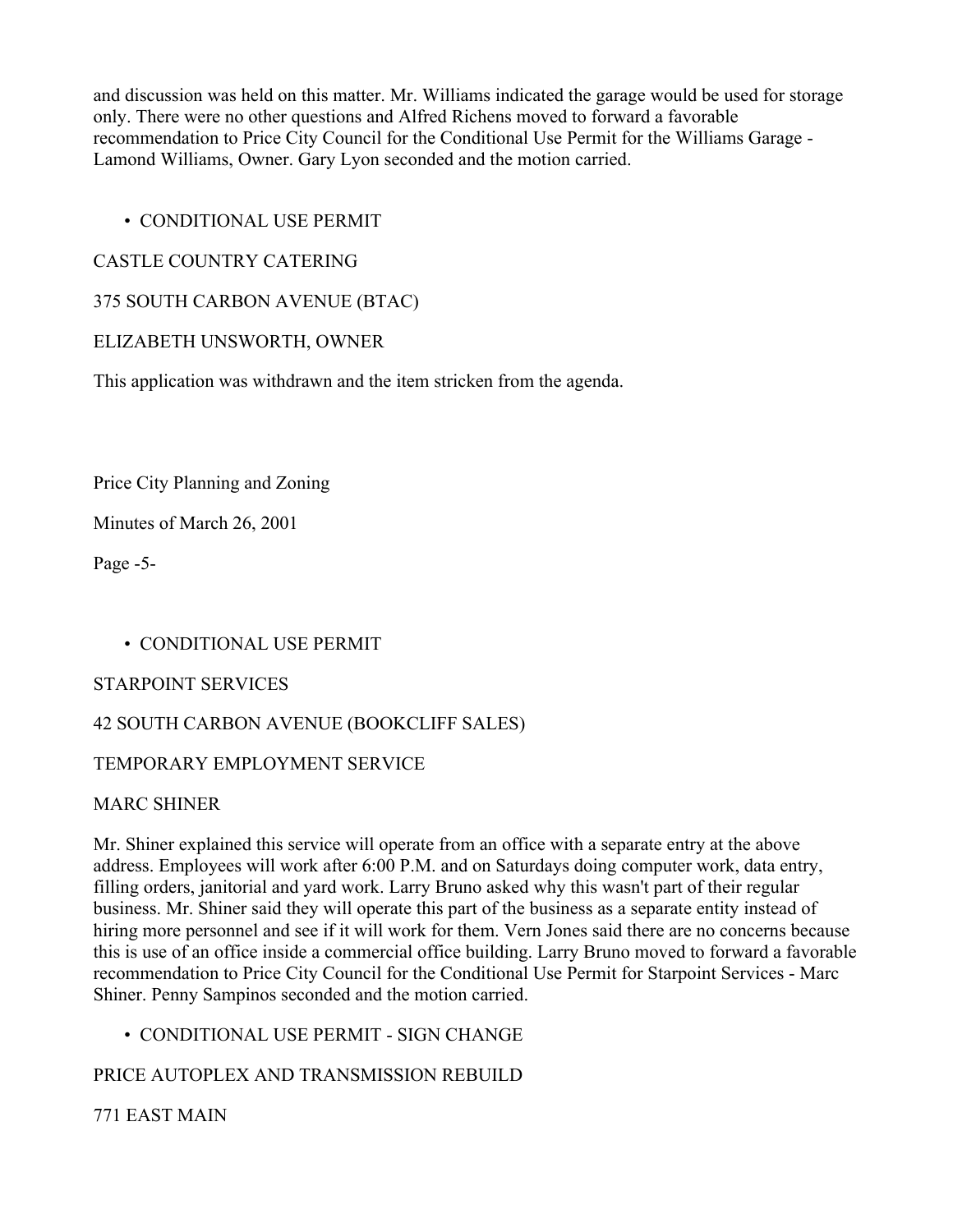#### NORM CURTIS, OWNER

Mr. Curtis has recently purchased this business and would like to install a new sign. The new sign will be smallerss space than the one now in place, but will comply with the Sign Code. Joe Piccolo indicated there are two pole signs in close proximity on the property, making one sign non-compliant. According to the Sign Code, they must be 300 feet apart if both signs are owned by the same business owner. Mr. Curtis said the old non-conforming sign will be removed There were no other questions and Joe Piccolo moved to forward a favorable recommendation to Price City Council for the Conditional Use Permit - Sign Change for Price Autoplex and Transmission Rebuild, subject to the removal of the non-conforming sign from the premises within a 180 day period. Gary Lyon seconded and the motion carried.

Price City Planning and Zoning

Minutes of March 26, 2001

Page -6-

### • CONDITIONAL USE PERMIT - SIGN CHANGE

#### WELLS FARGO BANK

180 EAST MAIN

CHANGE FIRST SECURITY BANK SIGNS

TO WELLS FARGO BANK SIGNS

#### YOUNG ELECTRIC SIGN COMPANY

Representatives from YESCO were unable to attend and Vern Jones made the presentation. The four existing First Security Bank signs will be replaced by Wells Fargo signs as shown and all conform to the Sign Code. There were no concerns and Gary Lyon moved to forward a Conditional Use Permit - Sign Change for Wells Fargo Bank. Larry Bruno seconded and the motion carried.

- STAFF
- The Price City Recorder has sent a letter to the Planning and Zoning Commission regarding the application for Request of Annexation by Jack Leautaud. In a more recent letter, Mr. Leautaud has withdrawn his application for annexation and a copy of the withdrawal letter will be sent to the Commission.